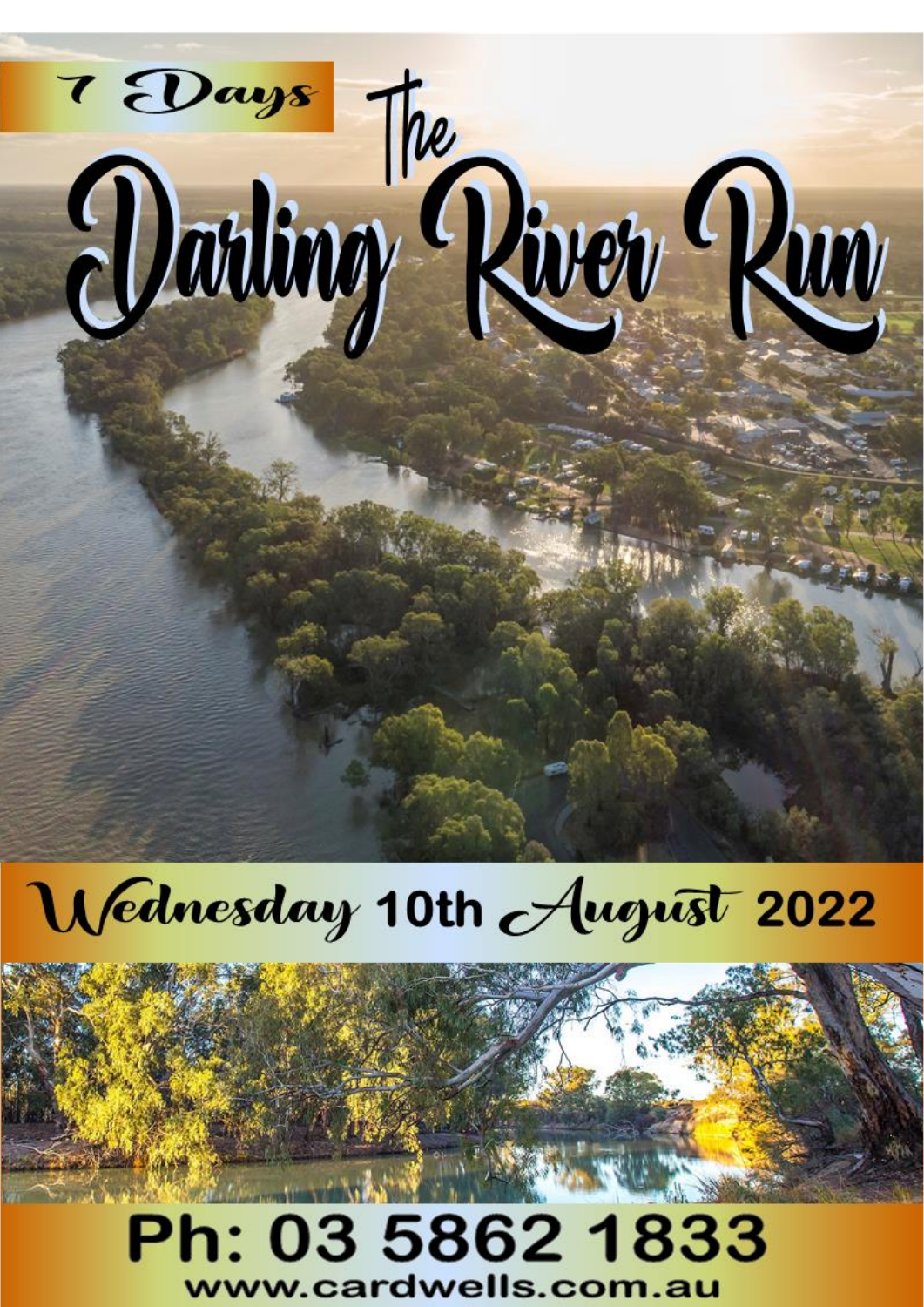## 7 Day 'The Darling River Run'

**Departs: Wednesday 10th August '22**

Price: **\$2128 pp, based on Twin Share. Single Supplement: \$550**

## **TOUR INCLUDES:**

**\* Free passenger pickup & return (Please refer to the Booking Conditions) \* No hidden extras \* All Breakfasts \* Name Badge \* GST Inclusive \* Luxury 5 Star Coach Travel \* Motel/Outback Station Accommodation \* Dinners Included \* Morning & Afternoon teas (where time & weather permits) \* All admission fees, sightseeing tours & cruises per itinerary \* Experienced crew with their extensive experience and knowledge.**

## **DAY 1 – Wednesday 10th August '22 DUBBO (L,D)**

Welcome aboard our exciting **'All the Rivers Run'** tour. Today we travel to Jerilderie for our morning tea break. We continue on through Narrandera to West Wyalong for lunch. Our journey continues north through **Forbes** and **Parkes** where we see the Dish, then onto Peak Hill for our afternoon tea stop. From here it is a short drive to **Dubbo** where we settle in for our **Overnight Stay** at the **Quality Inn Dubbo International.** 

## **DAY 2 – Thursday 11th August DUBBO – WALGETT (B,D)**

This morning we enjoy a **Guided Tour** of Dubbo's oldest building **Dundullimal Homestead**, built in the 1840's. We join the Newell Highway and travel North to **Gilgandra** where we have time for lunch and a chance to explore the shops. We travel the short distance to **Walgett**, affectionately known as "the gate", the gateway to the Opal Fields and the Outback. The name Walgett comes from an Aboriginal word meaning *'hollow in the ground where waters meet' which is an appropriate name for the town that stands at the junction of the Barwon and Namoi Rivers. We visit the Walgett Historical Society and tour the Masonic Lodge.* 

We settle in for our **Overnight Stay** at the **Coolabah***.*



## **DAY 3 – Friday 12th August WALGETT - BOURKE (B,L,D)**



A leisurely start today as we see the well preserved coolabah and box **Scar Trees** on the floodplains, 5km west of Walgett. *'Scar trees' have had their bark removed by indigenous Australians for the creation of canoes, shelters, shields etc.* Our journey continues west to **Brewarrina**, where we experience a **guided tour** of the **National Heritage Listed Fish Traps** or **"Ngunnhu"**. The traps are an elaborate network of rock weirs and pools that stretch for half a kilometre along the Barwon River bed, we enjoy learning of aboriginal culture and visit the **Museum** before departing for **Bourke.** In the early 1860's Bourke was established as a mercantile centre and port to serve sheep runs along the upper darling. Bourke is located where the **Kidman Way** meets the **Darling River**, a town on the edge of the wilderness, firmly etched in Australian folklore, with great historical, cultural and geographic significance. Between Brewarrina and Bourke is where the river changes its name from the Barwon River to the Darling. This afternoon we visit the **Back O Bourke Exhibition** before enjoying a relaxing cruise on the paddle boat **PV Jandra.** We settle into the **Riverside Motel** for our **Overnight Stay.** 





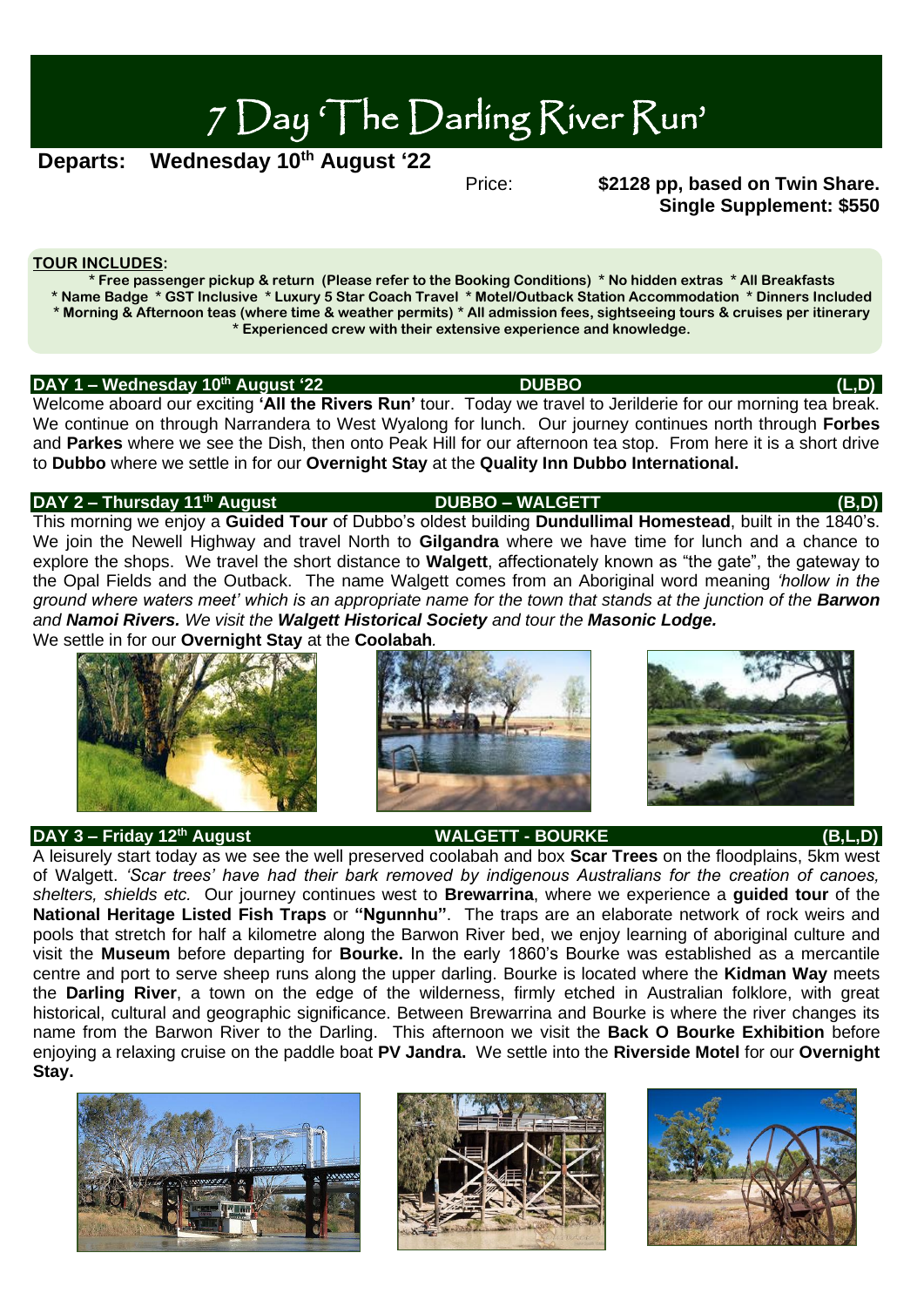#### **DAY 4 – Saturday 13th August BOURKE – TRILBY STATION (B,D)**

Today we are joined by a local guide, for the **"Country Tour"**. The tour includes an Orange Grove, Cotton and Gin Farm, and much more. We return to Bourke and see **Fred Hollows** grave at the **Bourke Cemetery.** We farewell Bourke and follow the **"Darling River Run"** and travel to the quiet and sleepy settlement of **Louth**. The town was established by Tom Matthews who was born in County Louth, Ireland who sought his fortune on the Victorian Goldfields in 1856, but soon found a better living as a tradesman on outback properties before establishing a hotel to service the river trade and the Cobb & Co coaches that used it as a stopover. We visit the Hotel for a refreshment or two *(at own expense)*, now called **Shindy's Inn** where outback hospitality is still alive. Our journey continues onto **"Trilby Station"** an outback farm, where we are greeted by our Host for our **Overnight Stay**. Before Dinner our Host, Liz will take you on a tour and talk on the history of the Station. Trilby Station has a great history, birds, plants, wildlife and of course the famous outback hospitality. (*Facilities may be less elaborate but the hospitality is first class)*



### **DAY 5 – Sunday 14th August TRILBY STATION - MENINDEE (BLD)**

After a hearty breakfast, we farewell our host and travel to **Wilcannia**. Wilcannia is on the very edge of the New South Wales desert. A town steeped in history which includes the National Trust listed **Old Centre-Lift Bridge** and the beautiful buildings constructed from local sandstone. The town's name is thought to be an Aboriginal word for *'a gap in a bank through which flood waters flow'. After we've explored the history of the town we travel to Menindee. This* small settlement, south-east of Broken Hill, is surrounded by flat, dry plains but *steeped in legend and history for Indigenous and European culture. From the words of Banjo Paterson's immortal poem "The Man from Snowy River"…..* "There was Harrison, who made a pile when Pardon won the cup….." The 'Cup' actually refers to the Presidents Cup at Menindee and not the Melbourne Cup as many people assume. Menindee is an area where both the scenic splendour and the remarkable people who live there are constant reminders of the uniqueness of the Australian Outback. A highlight to the area is watching the sun set over the Menindee Lakes. The dead river gums add a stark, surreal edge to the landscape as the setting sun turns the trees into silhouettes. We settle in for our **Overnight Stay** at the **Burke & Wills Motel**.



### **DAY 6 – Monday 15th August MENINDEE – WENTWORTH (B,D)**

We enjoy a relaxing start to the day as we explore **Kinchega National Park** with a local guide. The National Park was once part of the vast 800,000 hectare Kinchega Station. During our tour we'll see Aboriginal cultural sites as well as the historic buildings from Australia's iconic shearing era. The Darling River forms a chain of natural lakes which creates a sensational wetland habitat for huge flocks of birds. We travel to **Pooncarie** for lunch then onto **Wentworth** stopping at the famous **Perry sand hills**. We settle into the **Wentworth Grande Resort** for our overnight stay.

#### **DAY 7 – Monday 7 th**

## **WENTWORTH - HOME**

This morning we see where the Darling River runs into the Murray River, a fitting ending to our historic tour of the outback's most famous waterway and its towns. Our journey home continues along the Murray River to **Swan Hill** for our Lunch Break and **Echuca** for Afternoon Tea before farewelling our new found friends at the end of a most enjoyable tour of "**The Darling River Run"**.